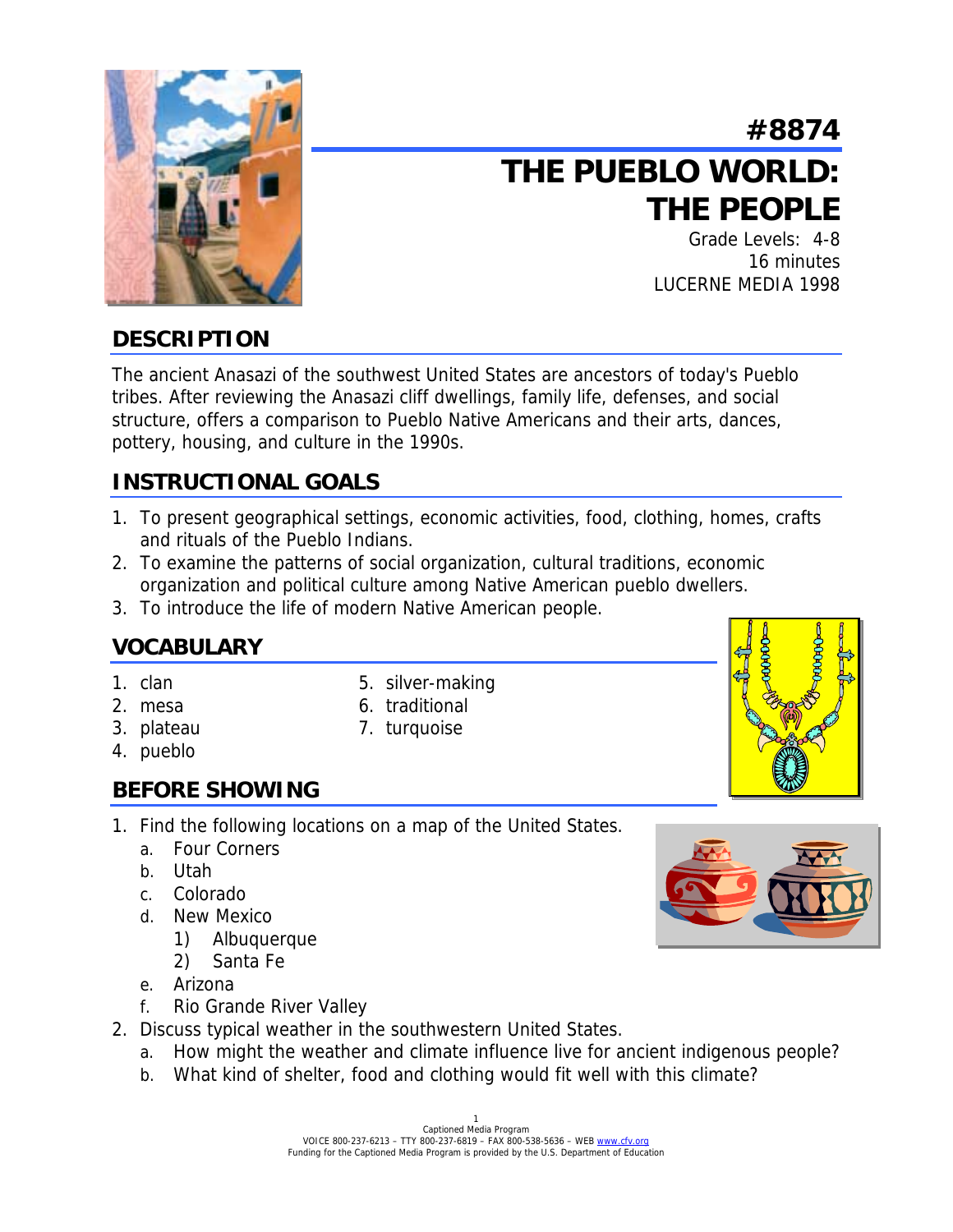# **AFTER SHOWING**

### **Discussion Items and Questions**

- 1. Discuss daily life of the Anasazi.
	- a. How do early Anasazi cliff dwellings differ from later constructions?
	- b. What is the benefit of only being able to enter the village by ladders? How could this also e a liability?
	- c. What were the pros and cons of the simple lifestyle of the Anasazi?
	- d. Why did most villages include watch towers?
	- e. Why was Anasazi pottery only used for dry storage?
	- f. What were typical sex roles in the community?
	- g. What are the differences and similarities between dry farming and waffle farming?
	- h. What was the center of community life?
	- i. How did the Anasazi have everything they needed for a happy life?
	- j. What may have caused the Anasazi to abandon their wonderful cliff dwellings?
	- k. What are the descendants of the Anasazi called?
- 2. Discuss the religious beliefs of the Anasazi.
	- a. What were the purposes of Kivas?
	- b. What was the relationship between clans and Kivas?
	- c. What was the significance of the sipapu?
	- d. What dual purpose did the hole in the kiva roof serve?
- 3. Discuss the Pueblos.
	- a. Why are these indigenous people called Pueblos?
	- b. What are the benefits of building with adobe?
	- c. How do straw and stucco figure into the adobe building process?
	- d. What was the social and building process of creating and completing an adobe structure?
	- e. How did the Pueblos govern their villages?
	- f. What are traditional Pueblo dance costumes?
	- g. What are the historical and modern uses of dance baskets that male dancers carry?
- 4. Discuss Pueblo hand crafts.
	- a. Which Pueblo people are famous for their turquoise and silver jewelry?
	- b. What is a traditional Hopi craft made of wood?
	- c. What kinds of gifts were given to Hopi children during dance ceremonies?
	- d. Why are their over 250 different Kachina? What are some types of Kachina?
	- e. Why were Kachina dances held?
	- f. What restrictions were placed on women regarding Kachina masks and costumes?
	- g. Why is it forbidden to photograph the Kachina dances?

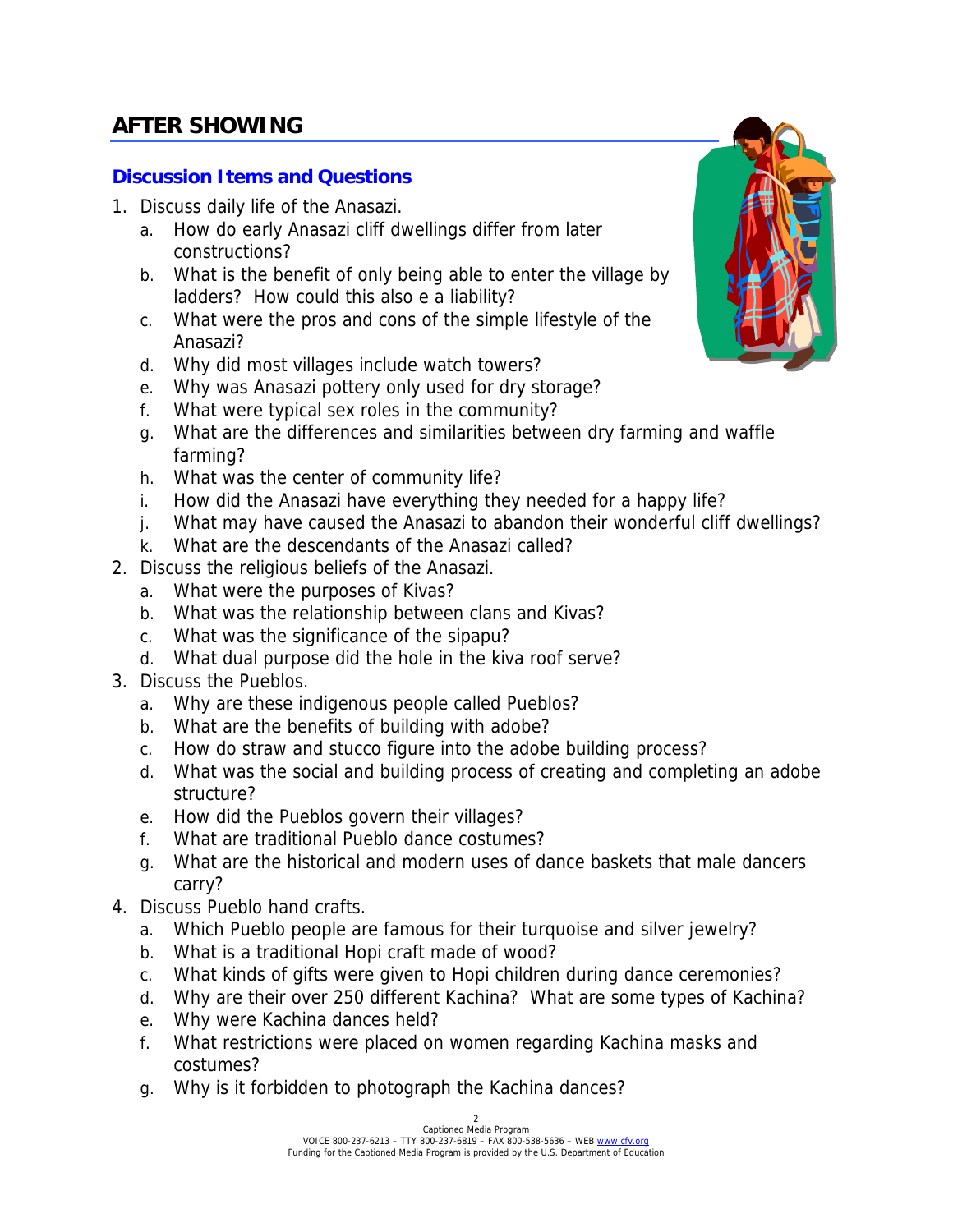- 5. Discuss the influence of the Spanish on the Pueblo people.
	- a. Why is there a Catholic church on almost every pueblo?
	- b. Why did the Indians call the 1500's a time of terrible hardship?
	- c. What were the negative things that the Spanish brought to the Pueblos?
	- d. What changed as a result of the Pueblo Revolution?
	- e. What caused the Pueblos to realize that they needed the Spanish?
	- f. Why was their peace after the Pueblo Revolution?
	- g. What domesticated animals and crops did the Spanish introduce to the Pueblos? How did this change their way of life?
	- h. How were the Pueblo Indians forced to live in a white man's world?
	- i. How did the Pueblos adapt to new living conditions? How did they maintain their own culture and traditions?
	- j. What cooking technique did the Spaniards introduce to the Pueblos?

# **Applications and Activities**

- 1. Research the oral tradition in many cultures that do not possess writing. Consider: ancient indigenous people, deaf culture and others.
	- a. What were the drawbacks of storytelling as the primary means of preserving and continuing a culture?
	- b. What information is better relayed through story than writing?
- 2. Prepare a meal using foods available to ancient pueblo dwellers. Include: corn, squash, pumpkins, melons and beans.
- 3. Imagine being a member of an Anasazi clan that had to abandon their cliff dwelling. Write a fictionalized account of permanently leaving home. Include the following:
	- a. Feelings about leaving home and going to a new place
	- b. Preparations needed to travel
	- c. Possible dissent among clan members deciding about leaving and where to go
- 4. Compare the petroglyphs of the Pueblos with the hieroglyphics of the ancient Egyptians.
- 5. Investigate purchasing Native American handiwork including pottery, jewelry, weaving and carving.
	- a. Where can these goods be purchased?
	- b. What is the price range?
	- c. How can authenticity be determined?
- 6. Plan a visit to the southwestern United States. Include in the itinerary visits to abandoned Anasazi pueblos and modern Pueblo Indian communities.
- 7. Hypothesize why the Pueblo clans are still united as a people and their culture is alive and well, while other Native American cultures have disappeared.
- 8. Invite local indigenous people to the classroom to learn traditional ways, arts and crafts as well as core values and beliefs.